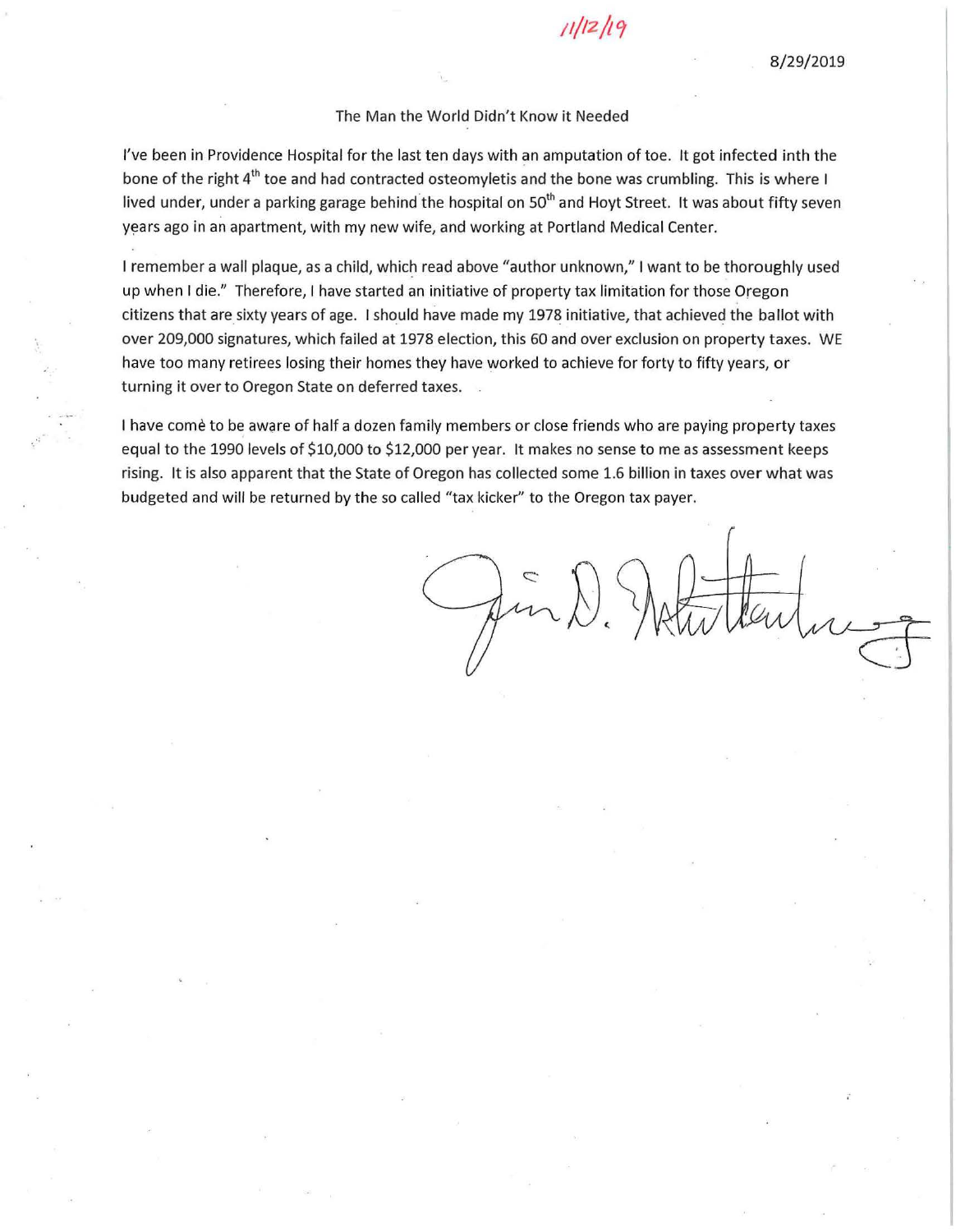#### PROPOSED AMENDMENT

#### Be It Enacted by the People of Oregon:

#### Section 1.

~ 1-

i·

- (a) The maximum amount of any ad valorem tax on real property shall not exceed One and one-half percent (1½%) of the full cash value of such property. The one and one-half percent (1½%) tax to be .collected by the counties and apportioned according to law to the districts within the counties.
- (b) The limitation provided for in subdivision (a) shall not apply to ad valorem taxes or special assessments to pay the interest and redemption charges on any indebtedness approved by the voters prior to the time this section becomes effective.

(c) Property Tpx 60 and over Exclusion. Anyone over the age of 60 in Oregon pays no property taxes.

#### Section 2.

- {a) The full cash value means the County Assessors valuation of real property as shown on the 1975-76 tax bill under "full cash value", or thereafter, the appraised value of real property when purchased, newly constructed, or a change in ownership has occurred after the 1975 assessment. All real property not already assessed up to the 1975-76 tax levels may be reassessed to reflect that valuation.
- (b) The Fair market value base may reflect from year to year the inflationary rate not to exceed two percent {2%) for any given year or reduction as shown in the consumer price index or comparable data for the area under taxing jurisdic-tion.

#### Section 3.

From and after the effective date of this article, any changes in State taxes enacted for the purpose of increasing revenues collected pursuant thereto whether by increased rates or changes in methods of computation must be imposed by an Act passed by not less than two-thirds of all members elected to each of the two houses of the Legislature, except that no new ad valorem taxes on real property, or sales or transaction taxes on the sales of real property may be imposed.

#### Section 4.

Cities,. Counties and special districts, by a two-thirds vote of the qualified electors of such.district, may impose special taxes on such district, except ad valorem taxes on real property or a transaction tax or sales tax on the sale of real property within such City, County or special district.

#### Section 5.

This article shall take effect for the tax year beginning on July 1 following the passage of this Amendment, except Section 3 which shall become effective upon the passage of this article.

#### Section 6.

If any section, part, clause, or phrase hereof is for any reason held to be invalid or unconstitutional, the remaining sections shall not be affected but will remain in full force and effect.

NOTE: Matter in boldfaced type in an amended section is new.